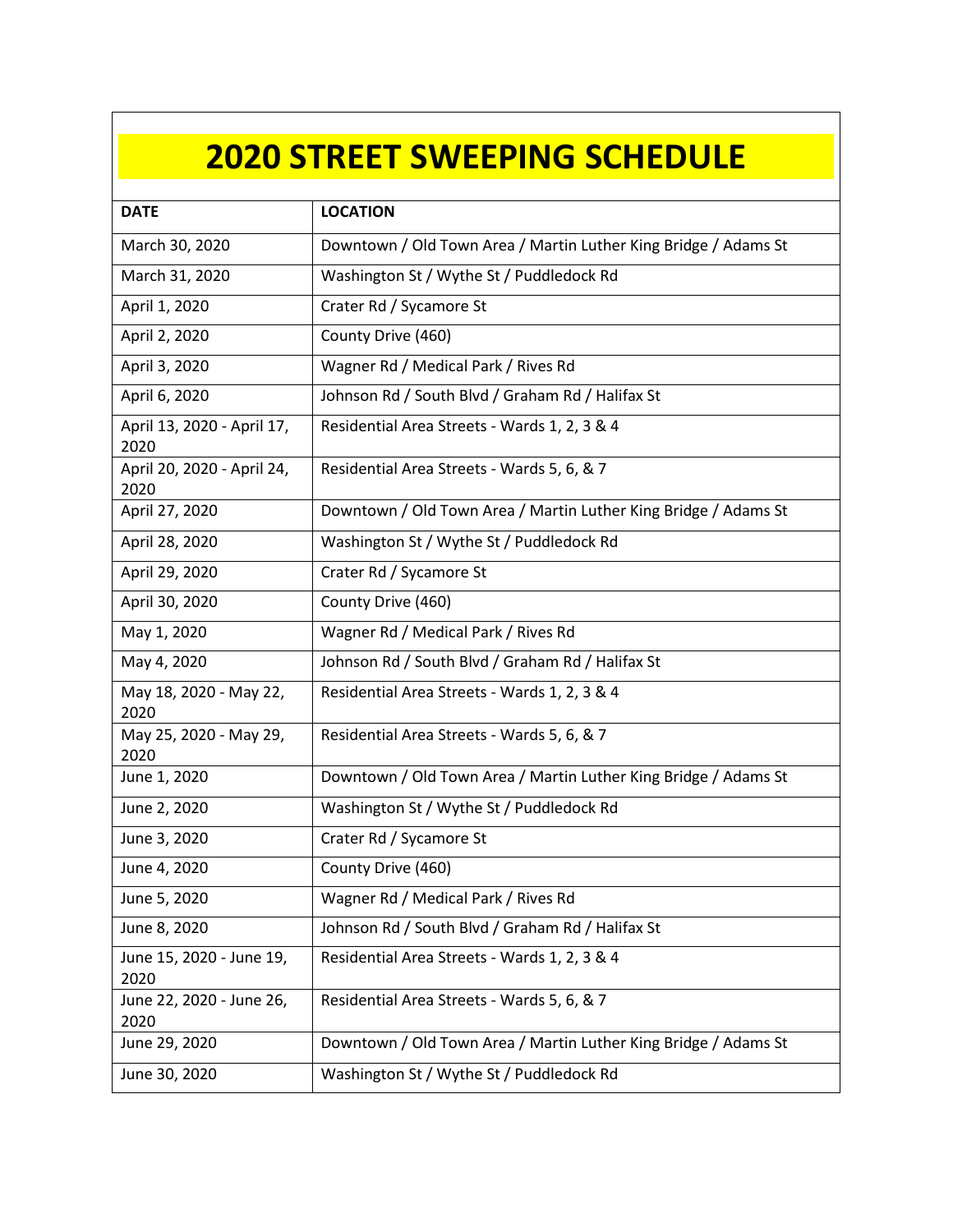| July 1, 2020                               | Crater Rd / Sycamore St                                         |
|--------------------------------------------|-----------------------------------------------------------------|
| July 2, 2020                               | County Drive (460)                                              |
| July 6, 2020                               | Wagner Rd / Medical Park / Rives Rd                             |
| July 7, 2020                               | Johnson Rd / South Blvd / Graham Rd / Halifax St                |
| July 20, 2020 - July 24,<br>2020           | Residential Area Streets - Wards 1, 2, 3 & 4                    |
| July 27, 2020 - July 31,<br>2020           | Residential Area Streets - Wards 5, 6, & 7                      |
| August 3, 2020                             | Downtown / Old Town Area / Martin Luther King Bridge / Adams St |
| August 4, 2020                             | Washington St / Wythe St / Puddledock Rd                        |
| August 5, 2020                             | Crater Rd / Sycamore St                                         |
| August 6, 2020                             | County Drive (460)                                              |
| August 7, 2020                             | Wagner Rd / Medical Park / Rives Rd                             |
| August 10,2020                             | Johnson Rd / South Blvd / Graham Rd / Halifax St                |
| August 17, 2020 - August<br>21, 2020       | Residential Area Streets - Wards 1, 2, 3 & 4                    |
| August 24, 2020 - August<br>28, 2020       | Residential Area Streets - Wards 5, 6, & 7                      |
| August 31, 2020                            | Downtown / Old Town Area / Martin Luther King Bridge / Adams St |
| September 1, 2020                          | Washington St / Wythe St / Puddledock Rd                        |
| September 2, 2020                          | Crater Rd / Sycamore St                                         |
| September 3, 2020                          | County Drive (460)                                              |
| September 4, 2020                          | Wagner Rd / Medical Park / Rives Rd                             |
| September 8, 2020                          | Johnson Rd / South Blvd / Graham Rd / Halifax St                |
| September 9, 2020 -<br>September 15, 2020  | Residential Area Streets - Wards 1, 2, 3 & 4                    |
| September 16, 2020 -<br>September 22, 2020 | Residential Area Streets - Wards 5, 6, & 7                      |
| September 23, 2020                         | Downtown / Old Town Area / Martin Luther King Bridge / Adams St |
| September 24, 2020                         | Washington St / Wythe St / Puddledock Rd                        |
| September 25, 2020                         | Crater Rd / Sycamore St                                         |
| September 28, 2020                         | County Drive (460)                                              |
| September 29, 2020                         | Wagner Rd / Medical Park / Rives Rd                             |
| September 30, 2020                         | Johnson Rd / South Blvd / Graham Rd / Halifax St                |
| October 1, 2020 - October<br>7,2020        | Residential Area Streets - Wards 1, 2, 3 & 4                    |
| October 8, 2020 - October<br>15, 2020      | Residential Area Streets - Wards 5, 6, & 7                      |